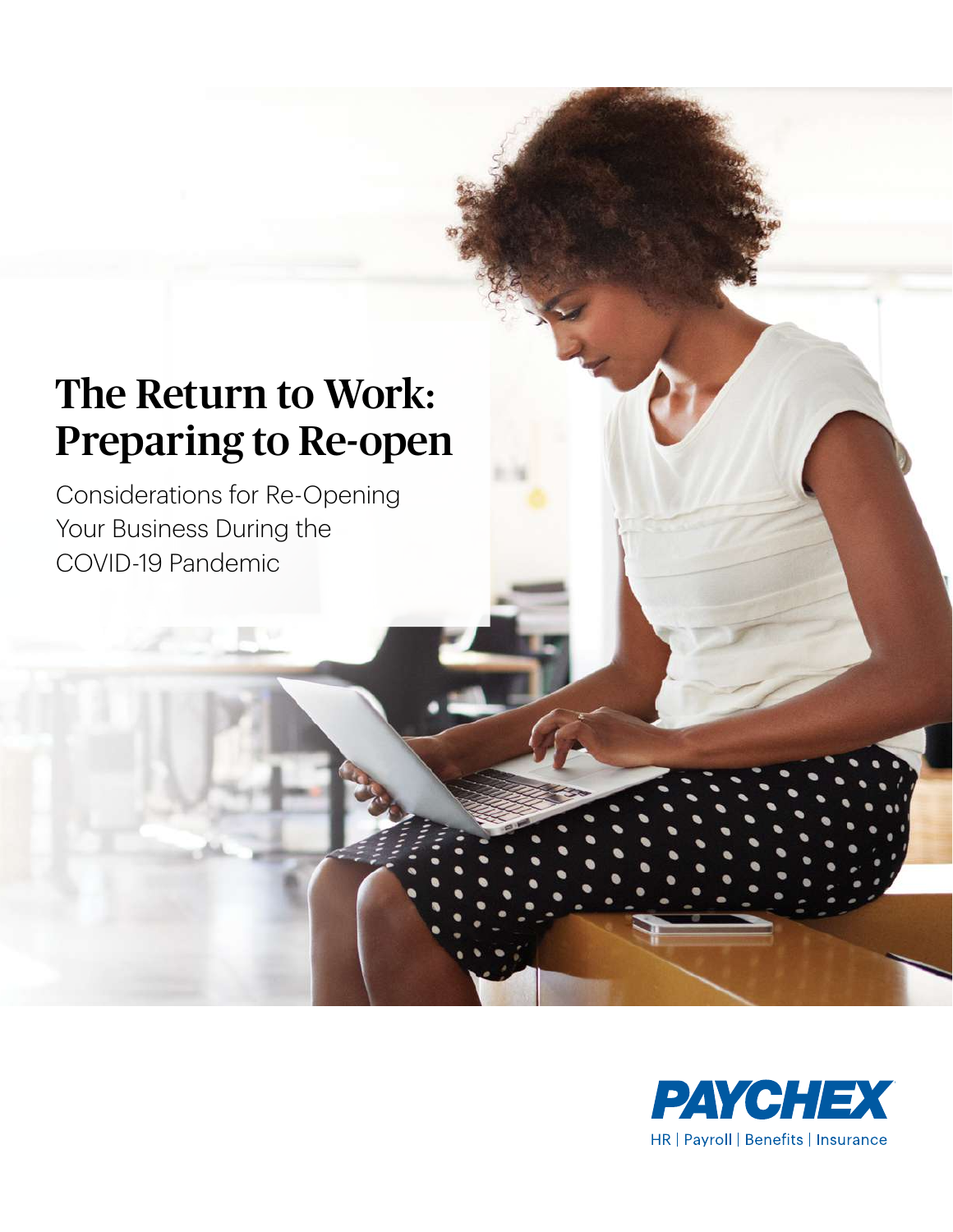

In the uncertain times of COVID-19, there are two things businesses can be sure of. First, most businesses will eventually reopen, bring back employees, and resume more normal business operations. And second, this will bring a new set of challenges.

The COVID-19 pandemic has dramatically changed how work gets done and how people interact. As businesses start to re-open, they may still need to take precautions such as social distancing and increased cleaning. New policies and procedures may need to be put in place. Employers may need to step up their management and communication skills to support employees. Even those essential businesses that remained open will need to evaluate how they are operating in light of the changing laws and regulations in the post-COVID-19 landscape.

It's important to remember that there is no "one size fits all" return-to-work practice. Every business is different, and every state has different COVID-19 related laws and ordinances that may impact how and when your business reopens.

This eBook will help you identify what to expect, and how to get back up and running in the post-coronavirus era. We'll cover:

### 1. Staffing Considerations

- *•* Evaluate Your Staffing Needs
- *•* Determine Who Should Work Remotely
- *•* Update Policies & Procedures
- *•* Communicate

### 2. Workplace Safety & Privacy **Considerations**

- *•* Maintaining Social Distance
- *•* Sanitizing
- *•* Safety Equipment
- *•* Wellness Checks
- *•* Medical Privacy

### 3. Supporting Employees as They Return to the Workplace

- *•* Managing Remote Teams
- *•* Addressing Employee Fears
- *•* Handling Refusals to Return
- 4. Helpful Resources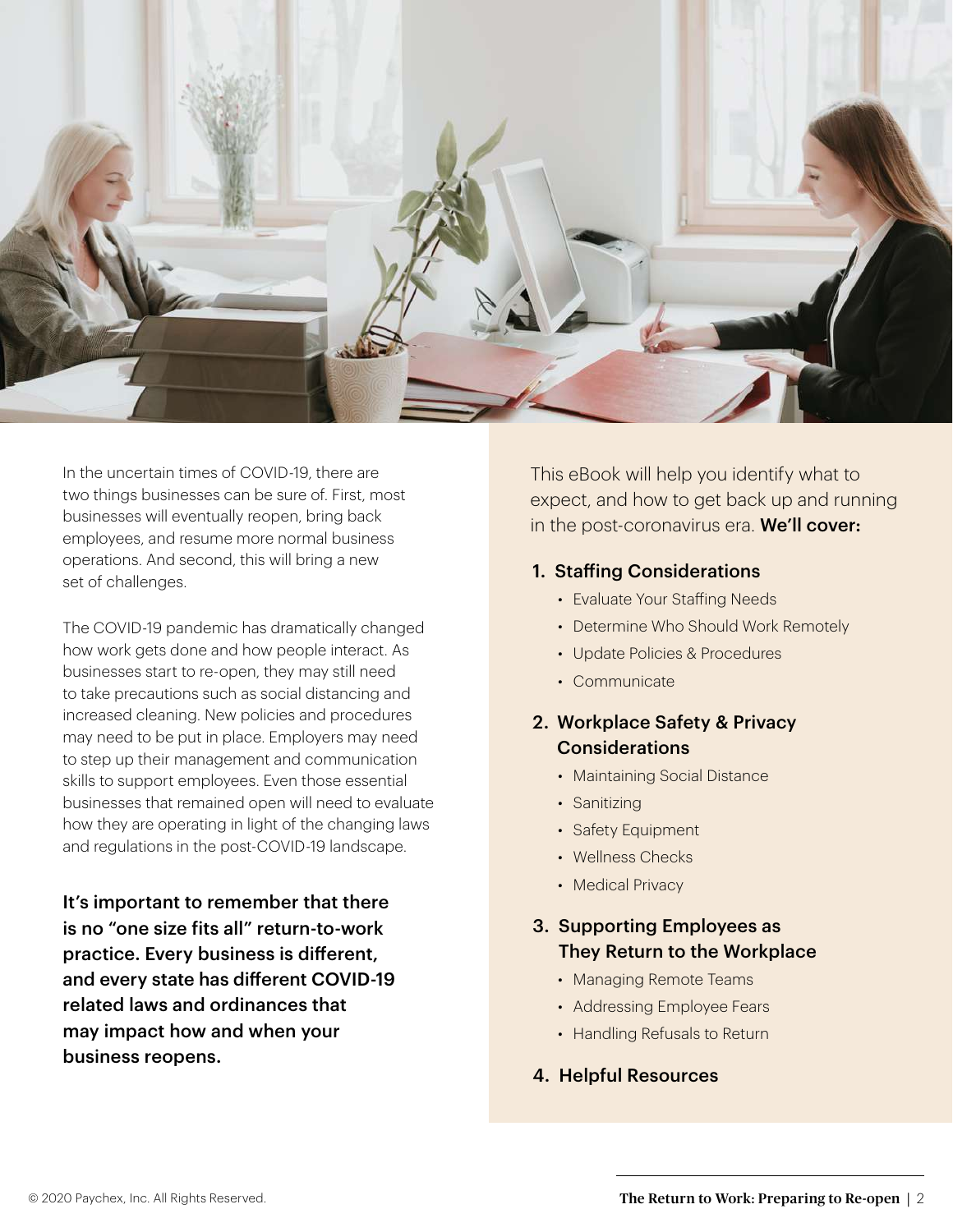# 1. Staffing Considerations



### Evaluate Your Staffing Needs

Even if there is a decline in the spread of COVID-19, businesses will likely need to follow state and local stay-at-home orders, as well as guidance from governmental agencies about re-opening in the coming months. They may decide or be required to have employees work remotely. Or they may re-open only with essential staff and not bring all employees back to work (or to the workplace) at once. In some cases, layoffs may be permanent. This can get complex in terms of employee termination and rehiring.

First, decide what positions you need and who should return. Be sure your decisions are made using fact-based criteria that are consistent with your legitimate business needs (as opposed to personal preference), and then document your reasoning. This will help protect you from wrongful termination or discrimination lawsuits in the future.

If you have terminated employees and want to rehire them, be sure to check the language of their separation agreement to see if it requires an amendment. If you have unionized employees, there may be additional obligations under an applicable collective bargaining agreement.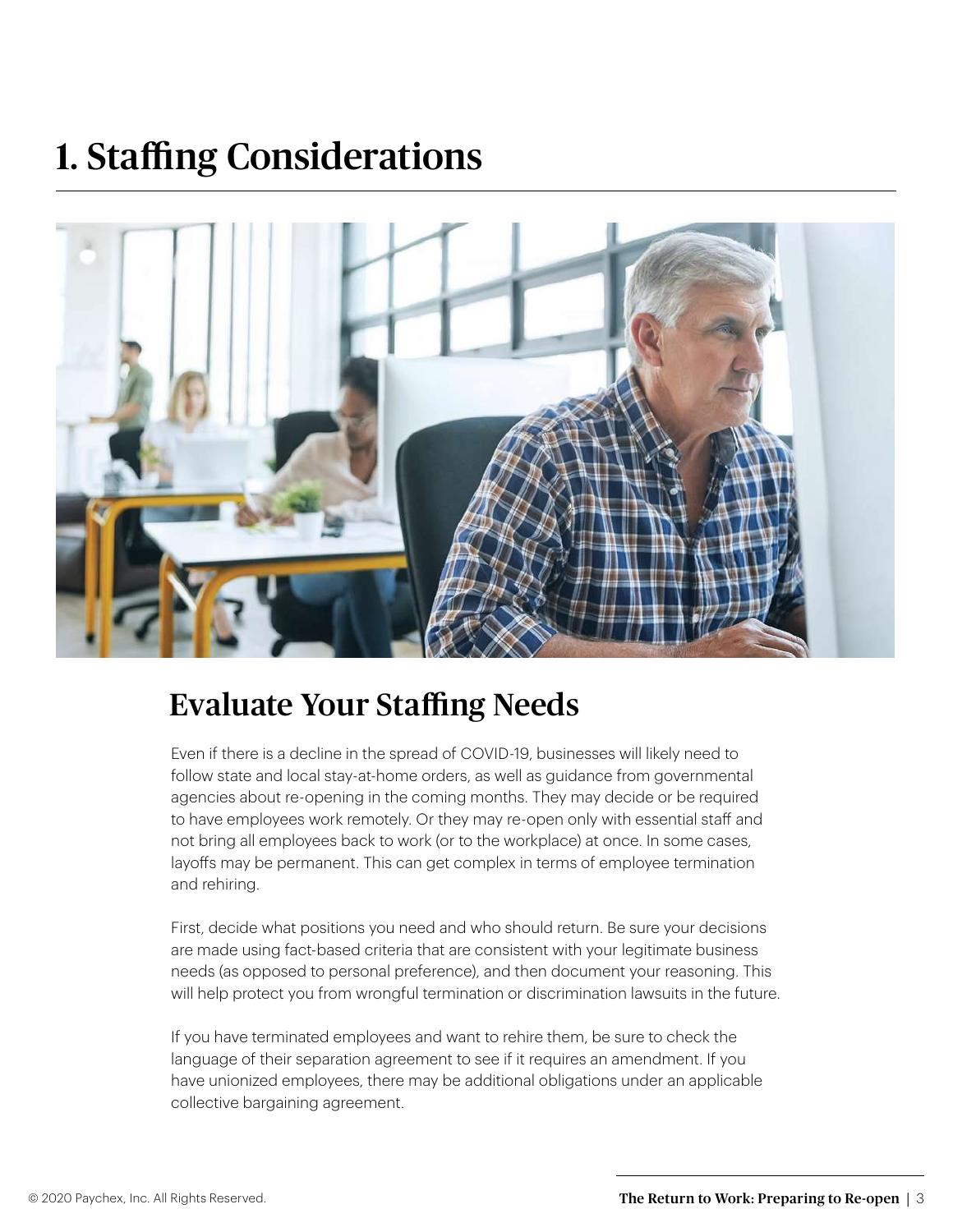Since many businesses took a financial hit from the impact of COVID-19, employers who are considering returning employees to work may also need to implement scheduling changes or a temporary reduction in pay or hours. They may also be required to implement safety or wellness checks. Employers will need to review applicable wage and hour laws to ensure that employees are properly classified and compensated, and are receiving appropriate meals and rest periods.

### Things to consider:

Hiring or firing decisions cannot violate federal, state, or local antidiscrimination laws. For example, they cannot be based on:

- Whether the employee has made legally protected complaints about discrimination or harassment
- *•* Whether the employee has taken leave that is protected under state or federal law, such as the Emergency Family and Medical Expansion Leave Act
- *•* Or, if the employer thinks an employee will request leave when called back to work.

If you have questions about these laws, or if your selection process appears to violate them, consult with your legal counsel.

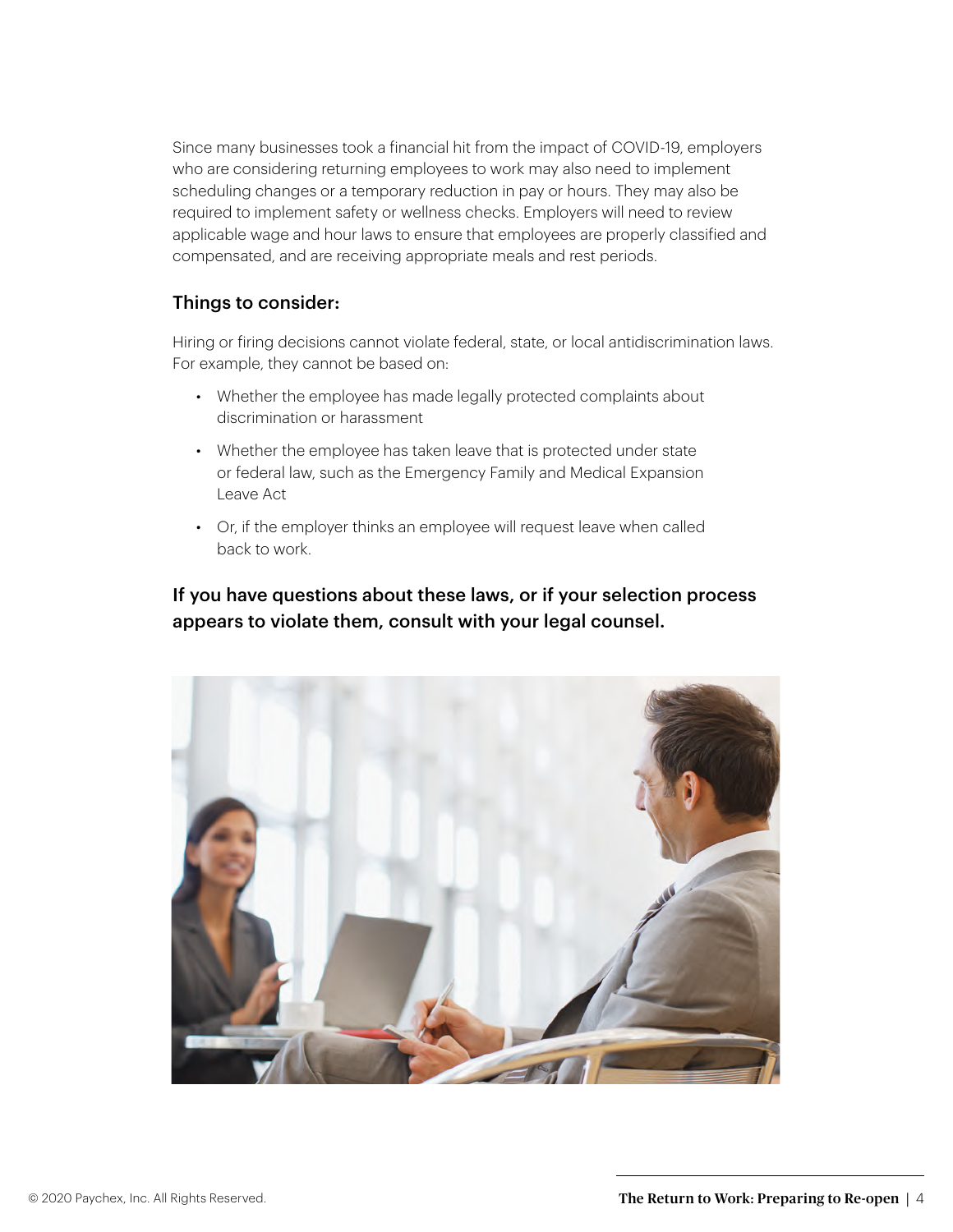### Determine Who Should Work Remotely

If you have employees who have been working from home during the COVID-19 pandemic, you may want to extend their remote status for social distancing reasons, or until your business is completely back on its feet. You should also be thinking about how workload and workflows will likely change.

Keep in mind that this may not be entirely your choice. Employers may be subject to a state or local law that requires employees to be allowed to work remotely within certain parameters. Currently, governmental guidance recommends employees be permitted to work from home as businesses reopen.

However, this may not be practical for many businesses, so employers will want to carefully review the governmental mandates and guidance to determine when and how they can bring employees back to the workplace.



### Things to consider:

- *•* Think about what positions can be effectively handled at home versus in the workplace. You may even consider offering employees the opportunity to work from home on a permanent or more regular basis if it better suits their lifestyle and your flexible work practices.
- *•* Consider that having fewer employees at your place of business assists with social distancing and reconfiguration.
- *•* Check to see if there are any individual employment contracts or collective bargaining agreements in place that will affect whether you can alter the duties or working conditions of employees who are subject to those agreements.

And again, make sure your decisions are compliant with applicable federal, state, and local wage and hour laws. For example, a change in duties may affect the worker classification status of an employee who was exempt from receiving overtime pay.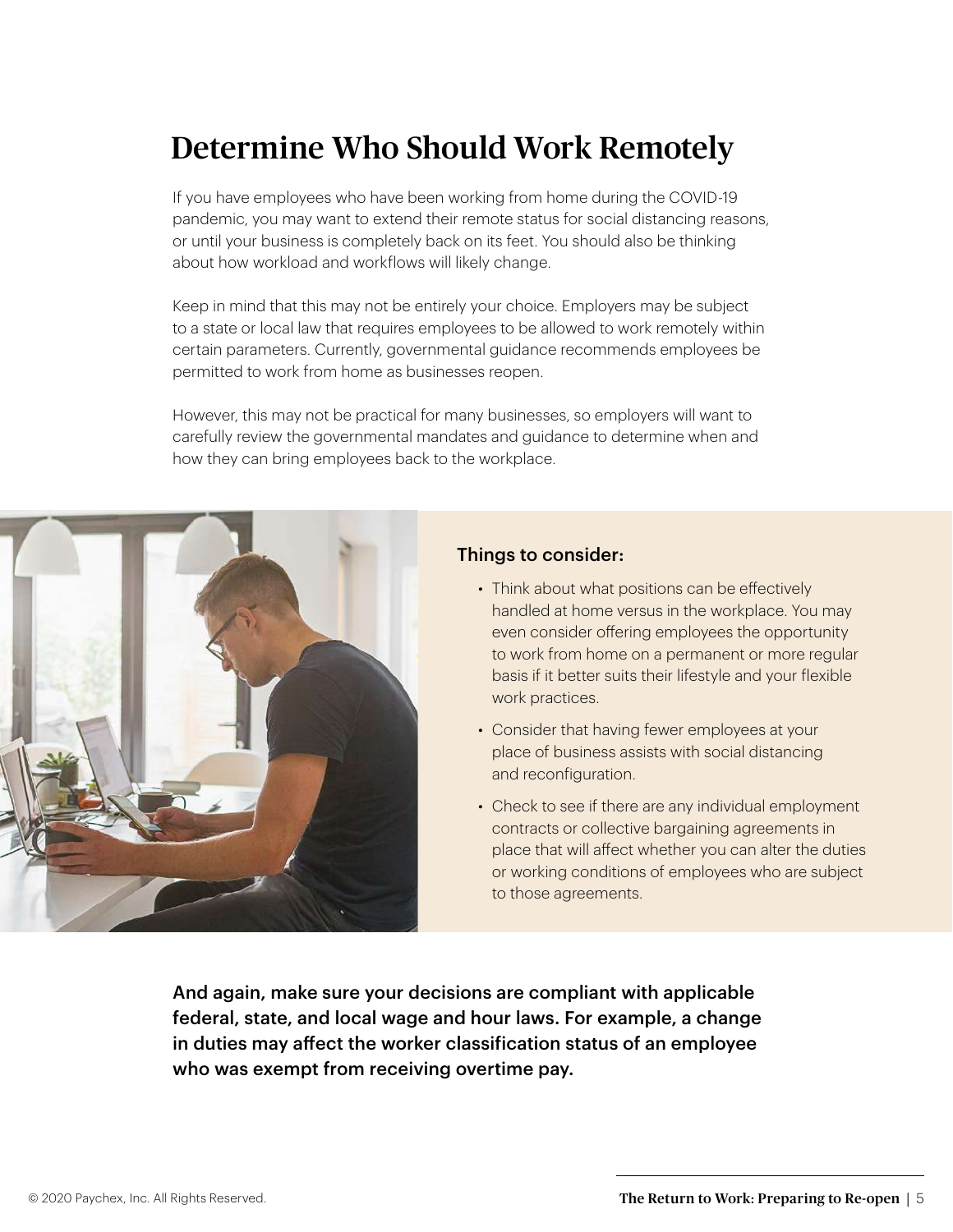### Update Policies & Procedures

In response to the COVID-19 pandemic, legislative and regulatory changes were adopted at the federal, state, and local levels. These changes create a host of new legal requirements that businesses will be required to comply with. Some of the changes may apply only during a declared pandemic, while others may remain indefinitely.

### The first step is for you to identify what federal, state, and local COVID-19 related legal requirements apply to your business.

Next, you will need to create and implement any COVID-19 related and other policies/ protocols. You may need to update your employee handbooks and/or policies. In addition, mandated posters may be revised or new posting requirements may exist. It is particularly important to review your policies — including sick leave and paid time off — to be sure they're in compliance with changes to federal, state, and local laws and regulations. Your human resources professional or legal counsel can help guide you through this process.

You must also ensure that "new hire" and "re-hire" documents are ready to go (or continue to be effective in the case of rehires). This will include your employee handbook, Form I-9, and W-4.

For instance, all new hires will need to complete the Form I-9. If the employee is being re-hired three years after the original hire date, a completely new Form I-9 must be completed. If the employee is being re-hired within three years of the original date of hire, Section 3 of the Form I-9 must be completed and the employer must also verify that the original documents relied upon remain valid. However, if the employee was furloughed, they don't need to revise their form.

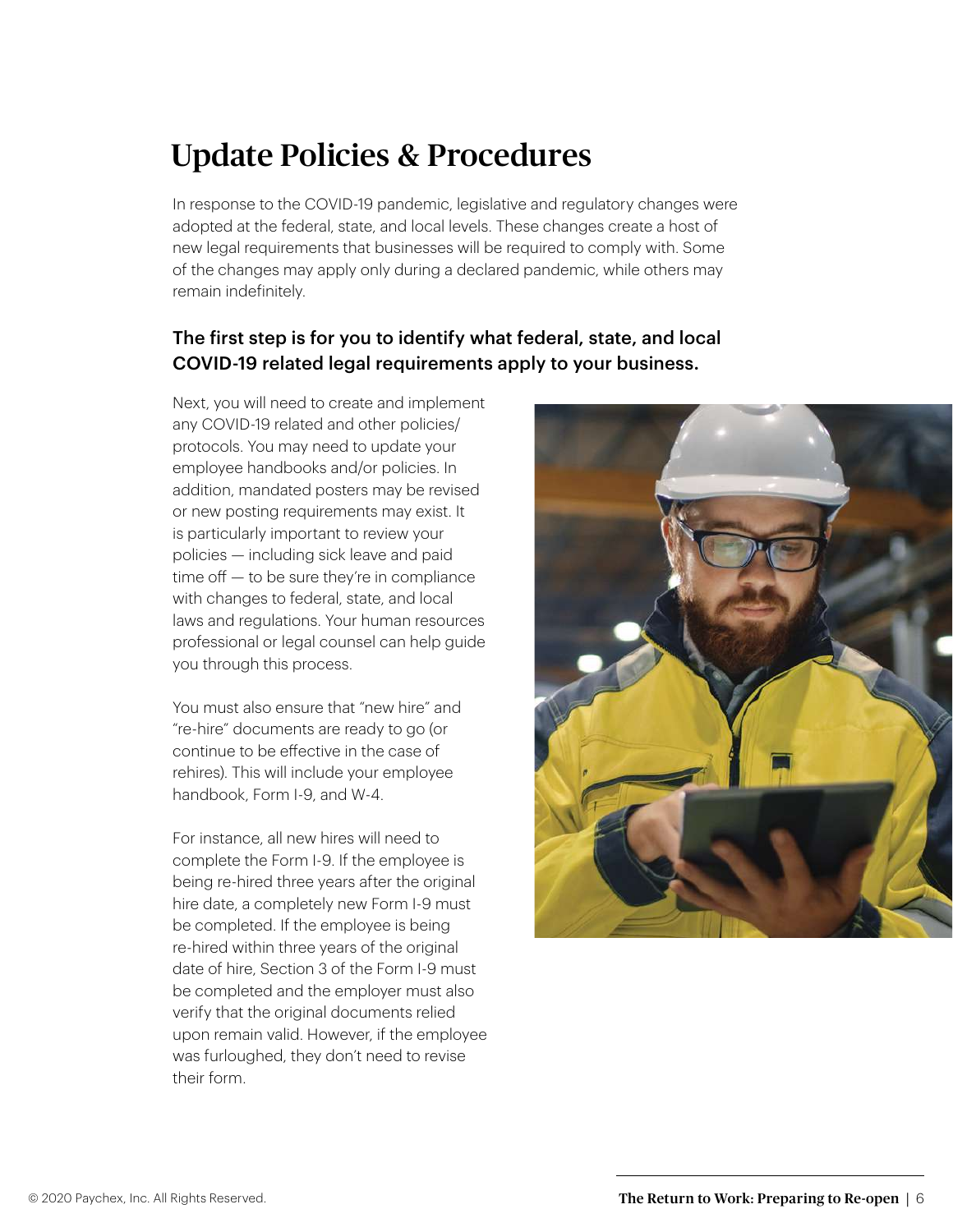### Communicate

Once you have your staffing needs, roles, and new policies and procedures established, it may be time to bring back your workforce. Consider addressing any changes to positions, responsibilities, pay rates, and hours. This is as true for a re-hire as it is for a new one, since the re-hire's pay rate and duties may have changed.

If your organizational structure has changed, you may want to establish new roles and responsibilities after evaluating fact-based criteria and your legitimate business needs. Determine if the skills of the employee are appropriate for the position you're offering. To prevent any misunderstanding and protect your business from liability, consider placing the job offer and relevant return to work information in writing. In addition, you may have obligations under state or local law(s) to notify workers of changes to wages, work schedules, and other terms and conditions or employment.



It is important to note that in order to receive loan forgiveness under the Payroll Protection Program (PPP) in the CARES Act, you may be under obligation to maintain compensation and benefits at their previous levels.

Reinstatement offers (and any rejections) should be documented, especially if you are seeking loan forgiveness of an SBA loan under the Paycheck Protection Program. Current SBA and Treasury guidance suggests that if a business makes a good-faith, written offer of rehire, and the employee's rejection of that offer is documented by the borrower, the employee can be excluded from the CARES Act's loan forgiveness reduction calculation. Employees and employers should be aware that employees who reject offers of re-employment may also forfeit eligibility for continued unemployment insurance compensation.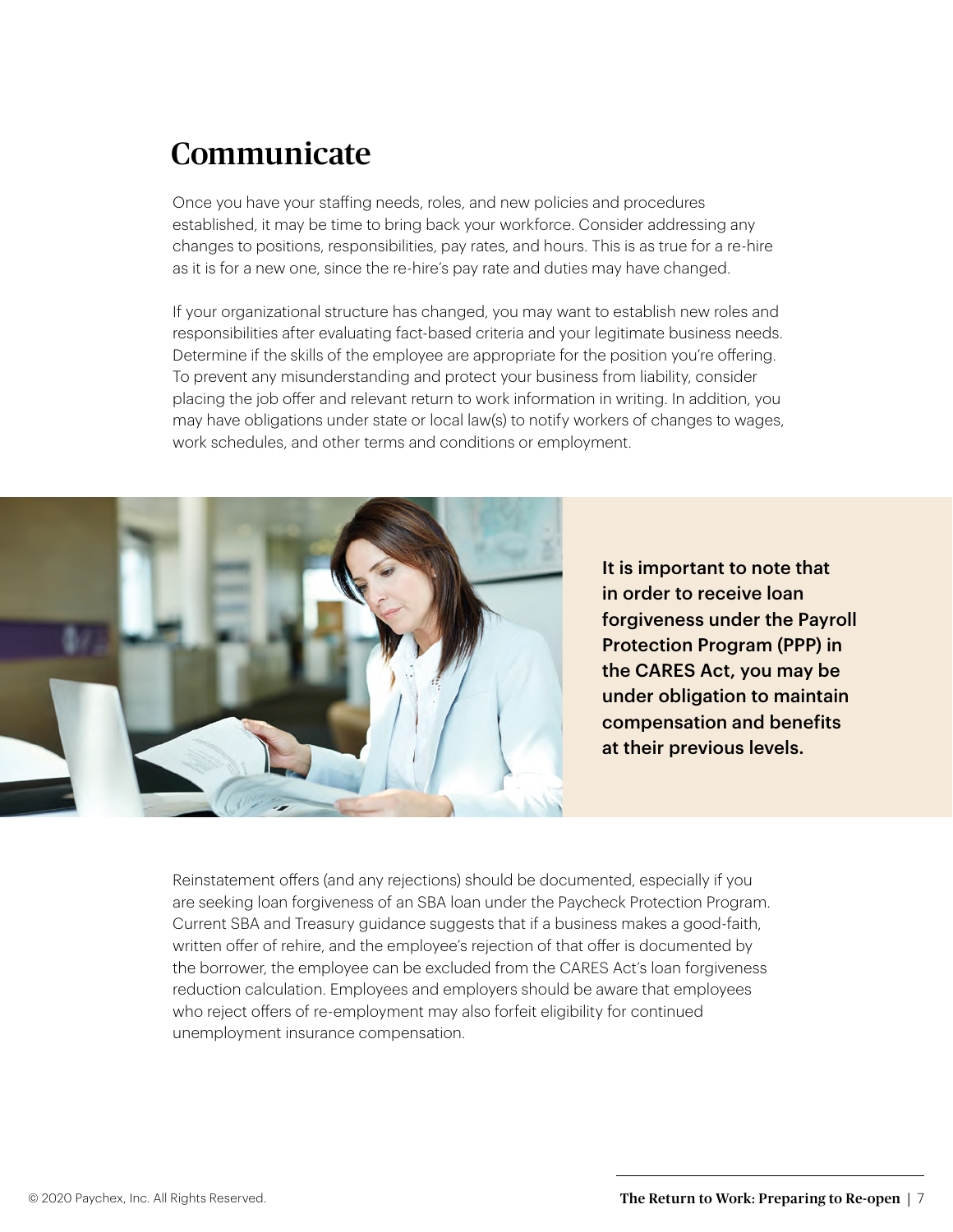

## 2. Workplace Health and Safety Considerations

Although federal, state, and local orders may be at least partially lifted to enable employees to return to work, your business may be mandated to follow new and expanding health and safety guidelines. Likewise, businesses should develop and document a health and safety protocol appropriate for their own workplace before making job offers and reinstating employees. Even where these recommendations aren't mandatory, they can help protect your business from liability and help returning employees feel safe and comfortable. Following are some elements that should be addressed.

### Maintaining Social Distance

Consider creating policies and practices for social distancing, including requiring employees to stay at least six feet apart from each other whenever possible. This may include having to rethink the work environment. For example, you may need to stagger employees' on-site hours or allow them to work remotely if possible.

You may also need to reconfigure workspaces to allow employees to be further apart. This is especially critical in high traffic areas where people congregate in tight proximity, such as entranceways, meeting rooms, and break areas. It's also important that you respect personal preference and boundaries around how individual employees choose to greet others at work, and make sure their peers understand and respect these boundaries. You may even consider prohibiting employees from interacting with one another in ways that were formerly taken for granted, such as shaking hands. Employers will also need to review any requirements or guidance from federal, state, and local health departments in this area.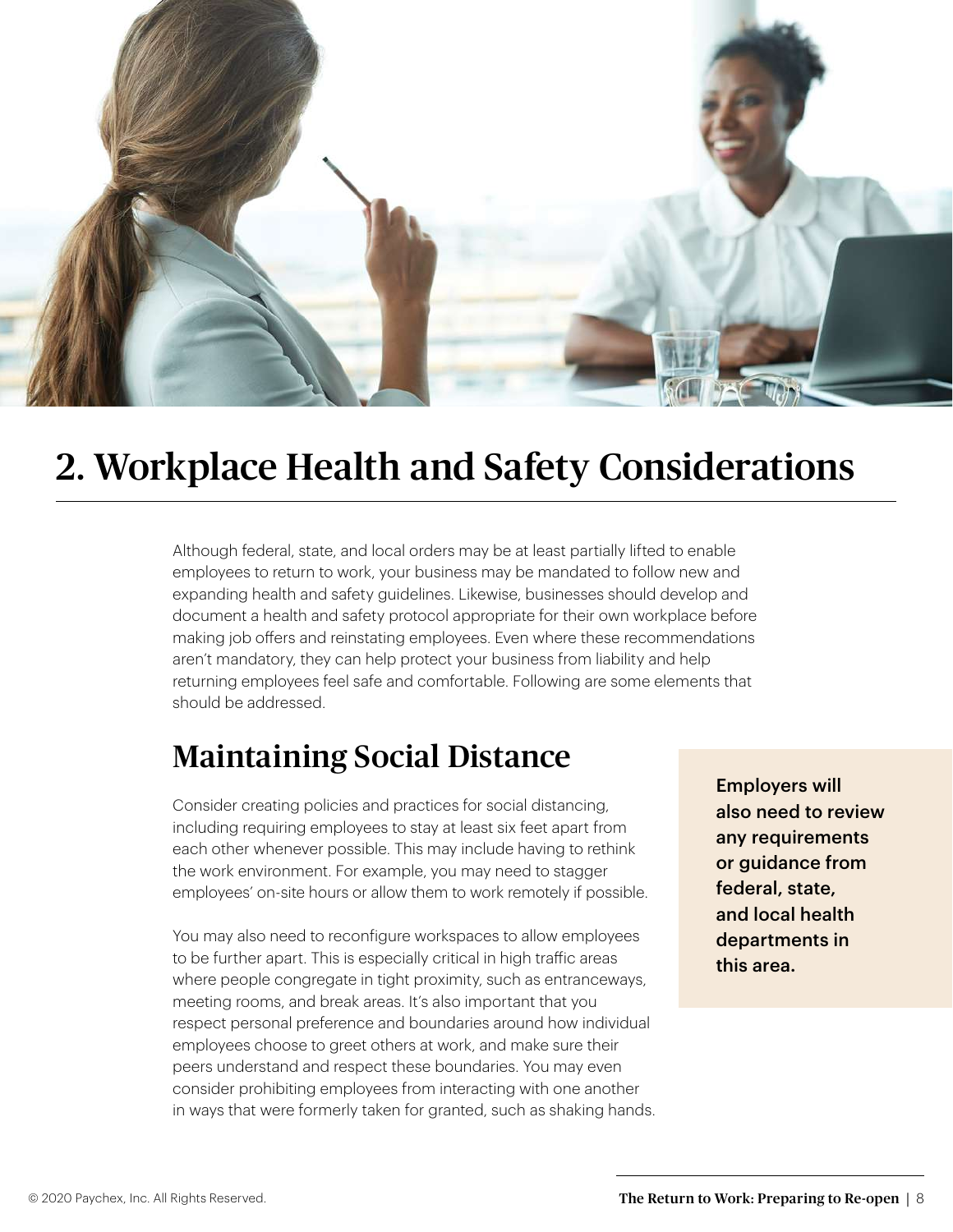## Sanitizing

In addition, you may want to implement extra cleaning and disinfecting measures as your employees return to work. Consider supplying hand sanitizer, cleaning wipes, and hand soap for employees' use throughout the on-site location. Remind employees to wash their hands frequently, disinfect their workspace, and practice coughing and sneezing etiquette. And prohibit employees from sharing office equipment or work tools unless they're sanitized in between uses.

### Safety Equipment

Depending on your specific business operation and location, it may not be possible to keep employees completely separated at all times. During the declared pandemic — and even beyond — employees may be asked or required to wear safety equipment, such as face/eye protection, gowns, gloves or other personal protective equipment (PPE) suggested by OSHA. You can review the guidance published on OSHA's website for required or recommended practices.

### **Remember:**

Always check CDC, OSHA, and state and local health departments for the latest guidelines and regulations.



It's important to note that, where it's mandated, employers are responsible for paying for and providing this type of equipment. Also note that additional requirements may also apply if you are providing any PPE or if your business is subject to OSHA's Bloodborne Pathogens standard or any other state or federal industry-specific requirements.

### Wellness Checks

Several health and wellness precautions can be put in place to help mitigate the spread of COVID-19 within your workplace. These include temperature checks, COVID-19 testing, and isolating employees who have symptoms of the virus. Some states have also started regulating these activities — even mandating them under certain circumstances. Because such steps are considered medical inquires under certain federal and state laws, be sure to understand and comply with the evolving legal framework governing medical privacy rights before instituting any of these measures.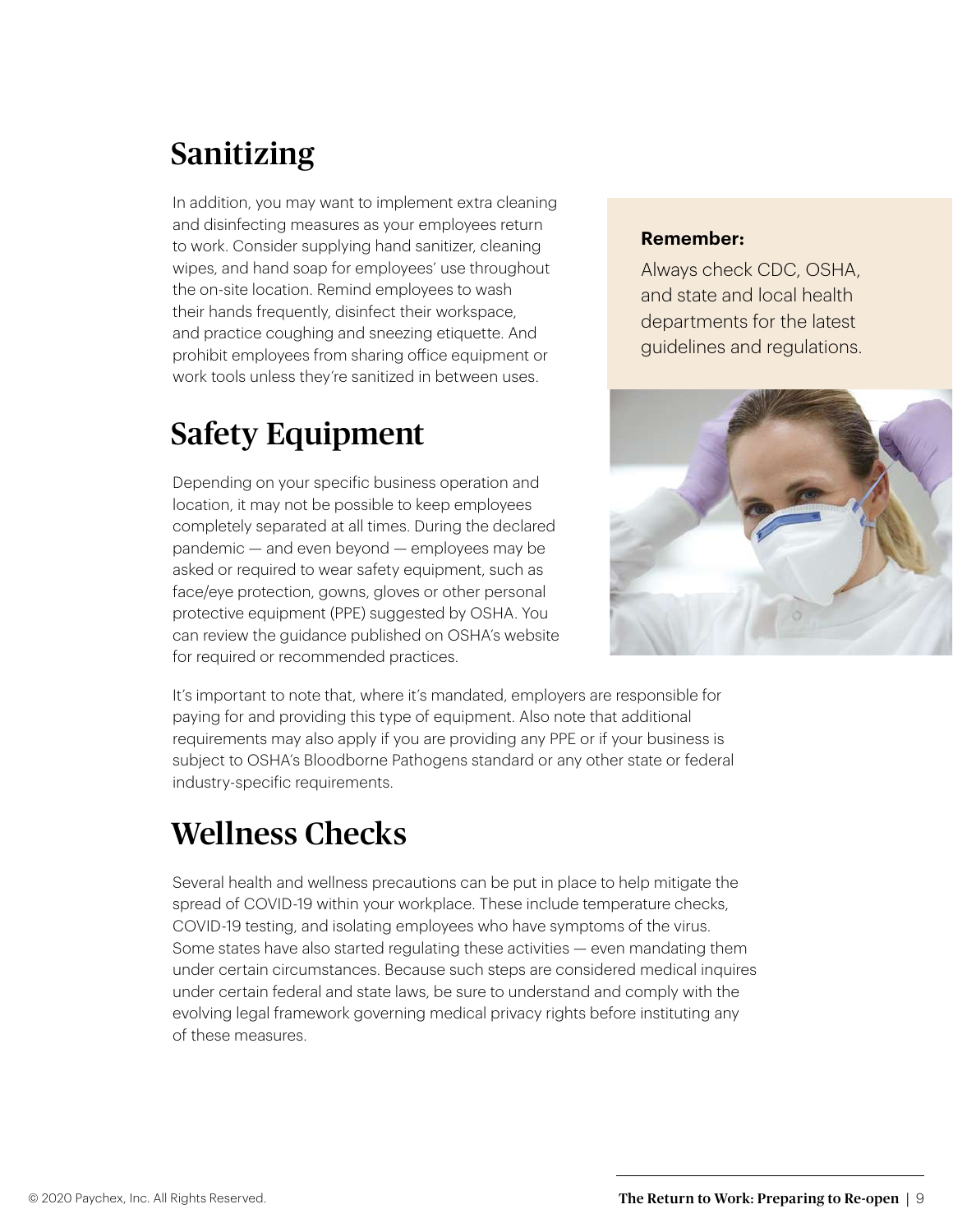Generally, measuring an employee's body temperature is considered a medical examination. But because the Centers for Disease Control (CDC) and state and local health authorities have acknowledged community spread of COVID-19, employers are permitted to measure employees' body temperature. Temperature is not definitive, however, since some people with COVID-19 do not have a fever.

COVID-19 testing is a more reliable indicator than temperature checks, and can be administered before employees enter the workplace. However, appropriate testing and medical privacy protocols must be established before moving forward with this measure.

Pursuant to guidance from the U.S. Equal Employment Opportunity Commission (EEOC), employers may take employee temperatures and/or administer a COVID-19 test before permitting employees to enter the workplace. However, employers must establish processes and procedures to help ensure compliance with the relevant federal and state legal guidance that exists at the time. Likewise, employers must ensure any medical inquires yield accurate and reliable results.

Even with these measures, medical and public health authorities recommend that employers still require employees to observe infection control practices to the greatest extent possible. Policies should be established around social distancing, regular handwashing, and other measures to prevent transmission of COVID-19.



### Asking about COVID-19 symptoms

During a pandemic, if an employee calls in sick, ADA-covered employers may ask the employee if they are experiencing symptoms of COVID-19. Symptoms that may appear 2-14 days after exposure to the virus include:

- *•* Fever
- *•* Cough
- *•* Shortness of breath or difficulty breathing
- *•* Chills
- *•* Shaking with chills
- *•* Muscle pain
- *•* Headache
- *•* Sore throat
- *•* Loss of taste or smell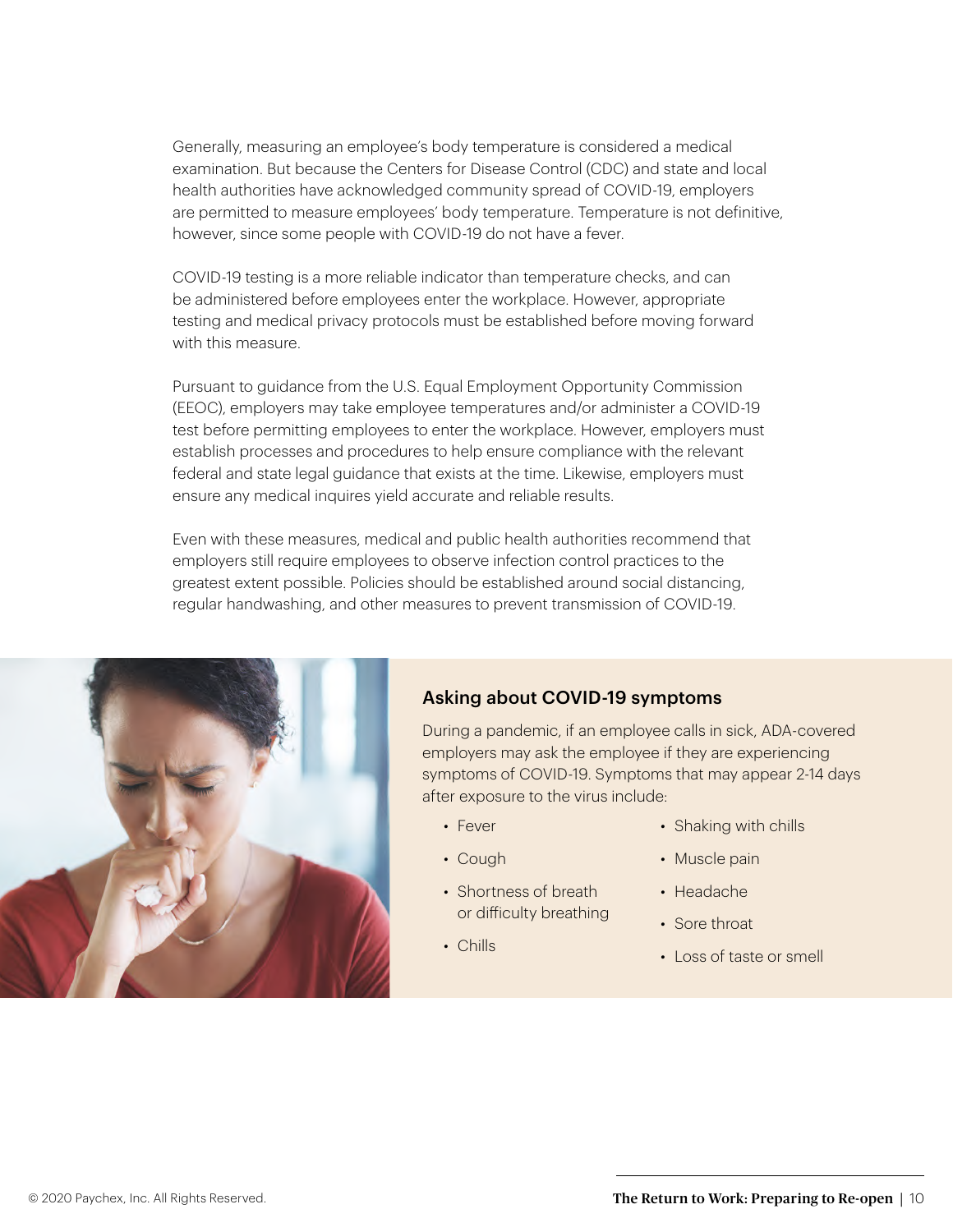Anyone who is suspected of having the virus should be sent home immediately and go into self-quarantine for 14 days. The employer has the right to ask them to identify all individuals who worked in close proximity while they had symptoms, and during the two days prior to their symptoms. If the employee is asymptomatic, they can be asked to work remotely from home. Employers can also consider providing paid leave or let them use available sick leave or paid time off. The Equal Employment Opportunity Commission (EEOC) also advises that sending workers home is permissible and not considered disability-related if the symptoms present are akin to the COVID-19 coronavirus or the flu.

### Employers should rely on the CDC, other public health authorities, and reputable medical sources for guidance on emerging symptoms associated with the disease.

We recommend consulting your Paychex HR professional prior to asking employees any medical-related questions, including temperature screening or COVID-19 testing. We can help guide you in determining whether an employee poses a direct threat to the workplace.

### Medical Privacy

Employers must maintain all information about employee illness as a confidential medical record in compliance with the ADA and state anti-discrimination laws. If an employee tests positive for or is diagnosed with COVID-19, the employer has the legal obligation not to disclose the employee's identity. When giving notice to other employees, provide only a general notice without disclosing the identity of the employee. In addition, you should consider shuttering and cleaning the location, following CDC and local public health department guidelines, and sending home all employees who worked closely with that employee for 14 days. Note that employees often voluntarily self-disclose their illness to their co-workers, which is lawful.

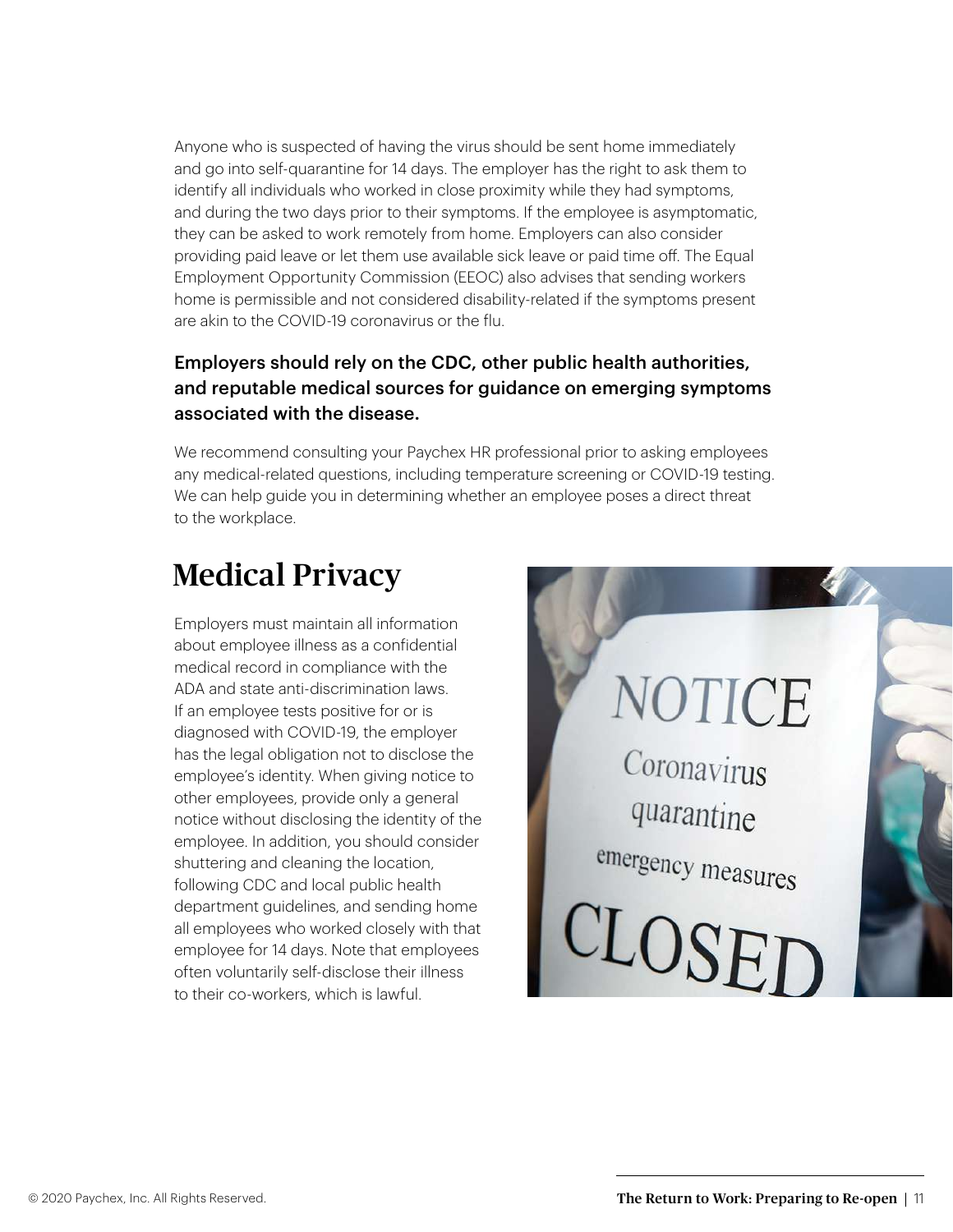

## 3. Supporting Employees as They Return to the Workplace

### Managing Remote Teams

Having a remote workforce requires different leadership skills than are needed for in-office management. It's important that leaders model best practices, provide consistency by creating regular times for recurring team meetings, and are clear about attendance expectations.

At-home productivity is achieved by having the right tools, protocols, expectations, and culture in place to enable employees to thrive. Be sure to formalize your policies, and implement these best practices to make this new way of working more effective for your business:

- *•* Set clear guidelines about priorities and deadlines, work hours expected, and overall performance goals to be achieved.
- *•* Communicate regularly and consistently and use video conferencing instead of emails or the phone. The personal connection provided by seeing another person's face cannot be overestimated.
- *•* Make project activities and calendars on shared platforms visible to everyone to enable easier access when needed.
- *•* Help employees protect their time. The mixing of personal and professional spaces can make it difficult for employees to "step away," which can lead to burnout and frustration. Schedule time to take a break from the laptop, and make sure everyone respects the boundaries of working hours.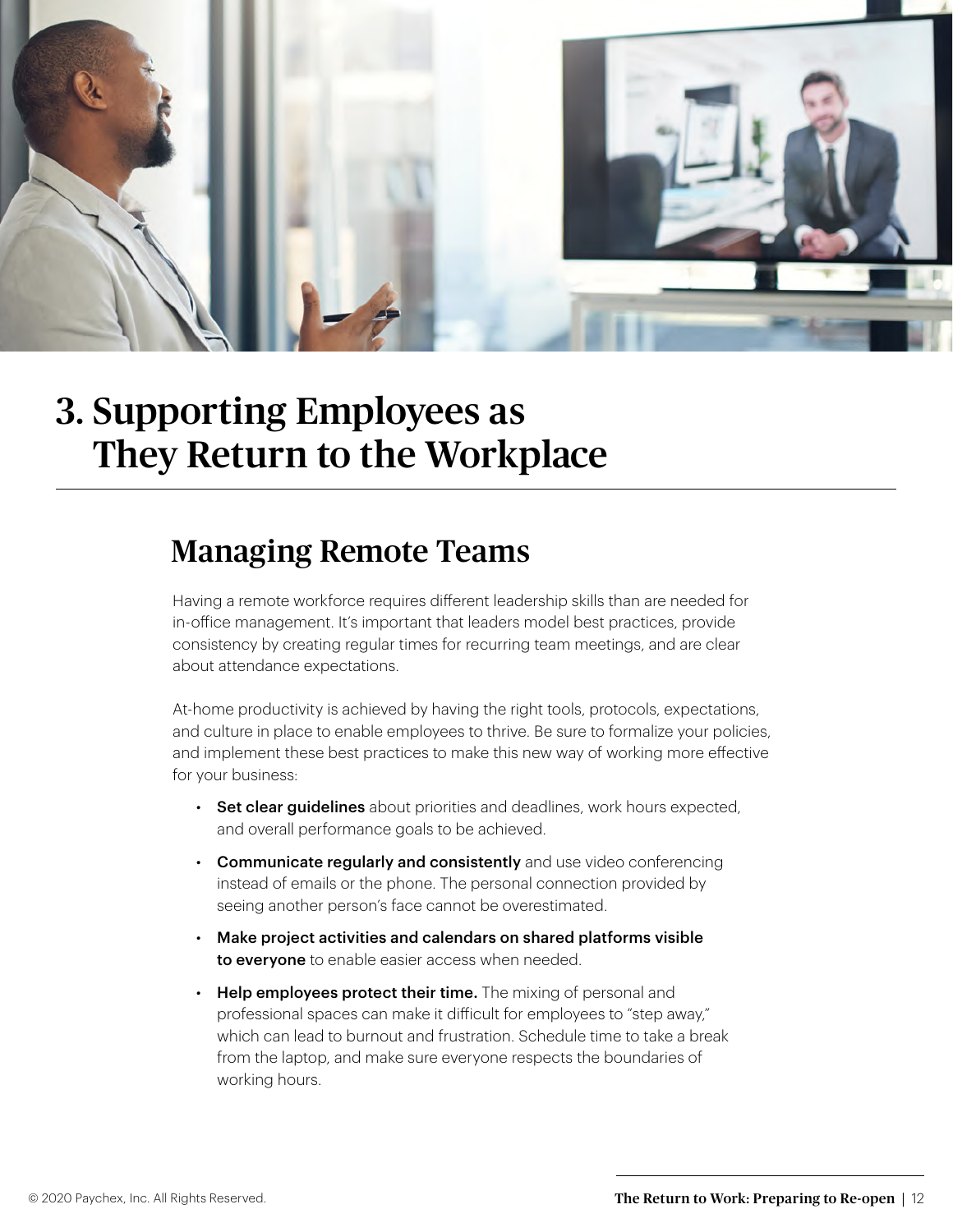### Addressing Employee Fears

Some employees may be reluctant to come back into work and risk potential exposure to the virus. This is understandable, and their concerns should be taken seriously.

Before bringing employees back to work, send out communications or host a videoconference informing employees about the safety protocols you have implemented and the precautions you have taken. Employees should also be encouraged to work interactively with you in the event they need a reasonable accommodation to enable them to return to work. This not only assuages fears and addresses various legal obligations and liabilities, it shows that the company is sensitive to employee concerns, and cares about their health and safety.



### In addition, to help employees feel comfortable and safe, consider taking these steps:

- *•* Explain the procedures you've implemented.
- *•* Identify contacts within your organization who can respond to COVID-19 questions.
- *•* Share copies of your written safety protocols.
- *•* Consider whether specific COVID-19 specific safety training is appropriate.
- *•* Maintain an open-door policy to hear employee concerns, and work collaboratively with your employees to address these issues.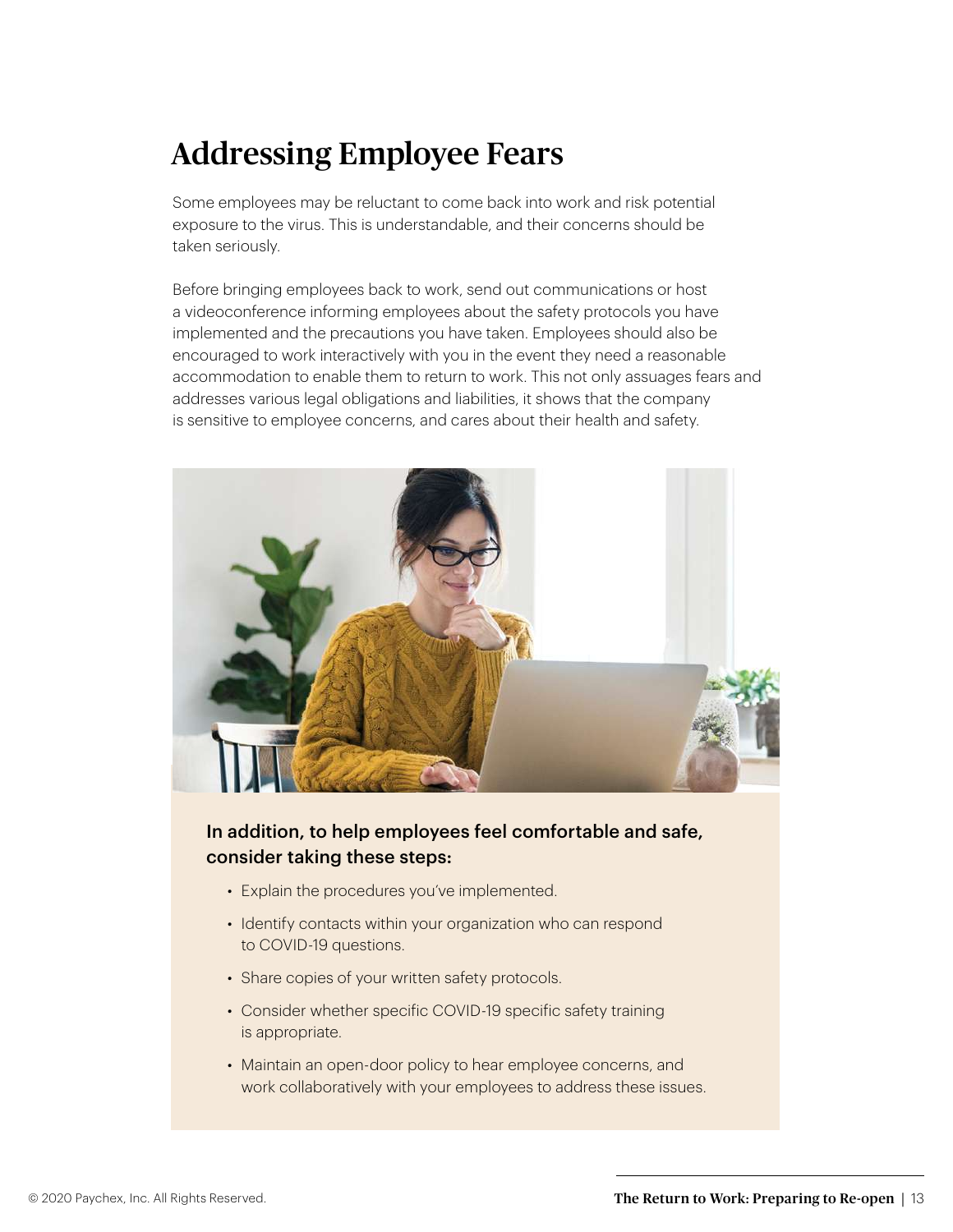## Handling Refusals to Work

Some employees may refuse to return to work. Can you discipline or even terminate employees who won't come back? Before considering any adverse employment action, you should take time to understand why they are refusing to return, and to potentially provide solutions.

### Reason: Health conditions

Employees with health conditions may be eligible for reasonable accommodation, including a leave of absence, under the Americans with Disabilities Act (ADA), Emergency Paid Sick Leave Act (EPSLA). (if you have fewer than 500 employees) or state laws. For example, an employee concerned about their own health condition may be entitled to a reasonable accommodation, such as telework or a leave of absence, under the ADA or state law.

### Reason: Caring for someone with COVID-19

If you employ fewer than 500 employees, you may be subject to the Families First Coronavirus Response Act (FFCRA). Under the Emergency Paid Sick Leave Act (EPSL) of the FFCRA, paid sick leave may be available to eligible employees caring for family members under certain COVID-19-related circumstances. The employee may also be entitled to leave under the Family Medical Leave Act (FMLA) or other state or local family leave laws.

### Reason: No childcare due to school/ daycare closures

If you employ fewer than 500 employees, you may be subject to the Families First Coronavirus Response Act (FFCRA). Under the FFCRA, EPSL and Emergency Family and Medical Leave Act (EFMLA), leave may be available to eligible employees who cannot work because they must care for their child due to COVID-19 school or childcare closings. Affected employees may also be eligible for leave under various state or local laws.

### Reason: Worried about their safety

Employers who fail to take reasonable steps to create a safe work environment and/or take adverse actions against employees under these circumstances may face federal or state agency occupational safety and health enforcement actions, employee discrimination and retaliation lawsuits, and have difficulty protesting the refusing employee unemployment insurance claims. Also, if your employee is raising reasonable COVID-19 safety concerns, their complaints and refusal to work may also be protected under the National Labor Relations Act (even if your workplace is not unionized).

### Remember:

Before taking any adverse employment action against an employee for a refusal to return to work, consider discussing the situation with your legal counsel or human resource professional.

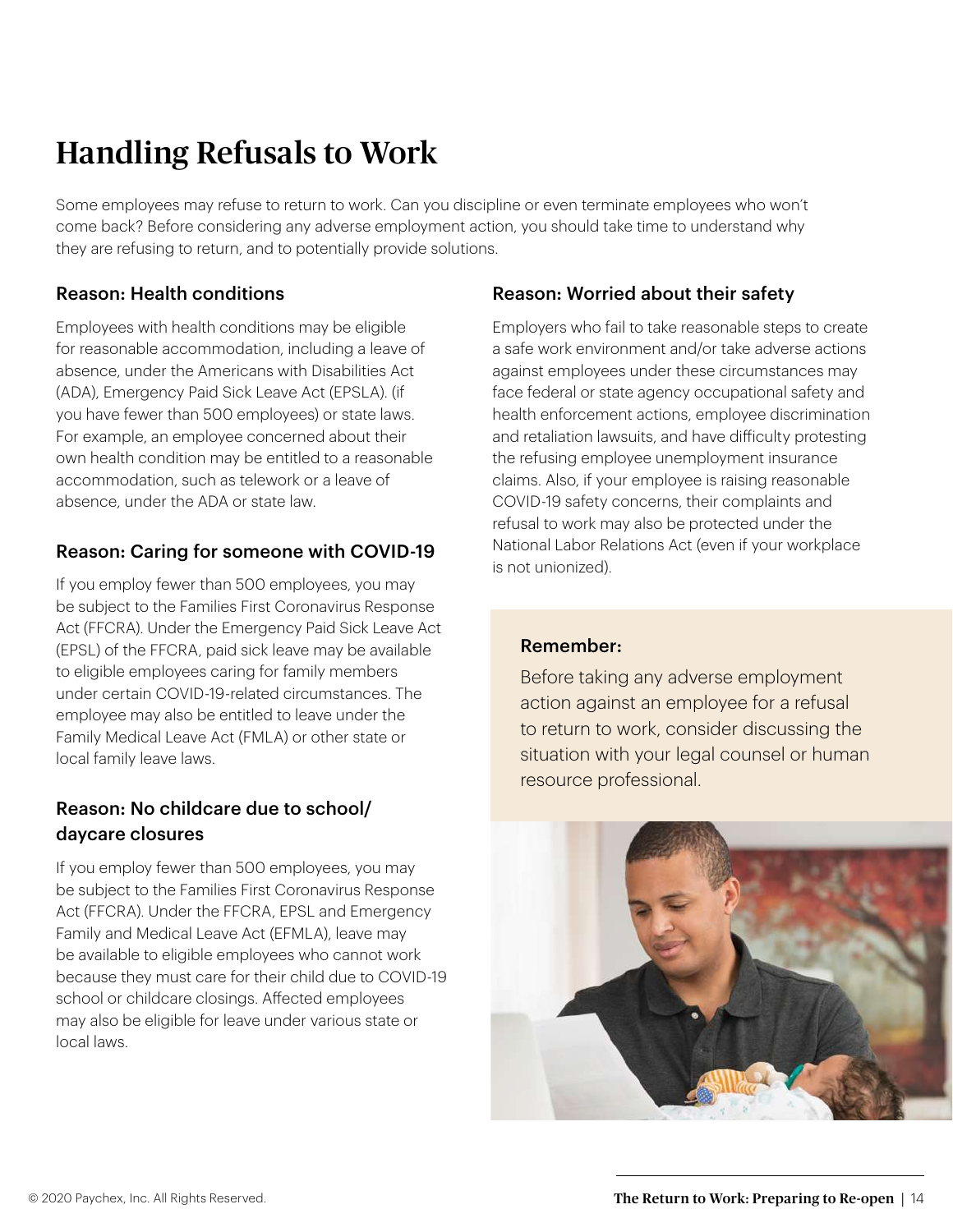# Additional Resources

### Federal resources

#### [Centers for Disease Control and Prevention](https://www.cdc.gov/coronavirus/2019-ncov/community/organizations/businesses-employers.html) (CDC)

- *•* Interim guidance for businesses and employers
- *•* Cleaning and disinfecting recommendations

### [World Health Organization](https://www.who.int/emergencies/diseases/novel-coronavirus-2019) (WHO)

- *•* How to protect yourself
- *•* Situation updates

### [Small Business Administration](https://www.sba.gov/page/guidance-businesses-employers-plan-respond-coronavirus-disease-2019-covid-19) (SBA)

- *•* Planning and responding to COVID-19
- *•* Economic Injury Disaster loan program

### [US Dept. of Labor](https://www.dol.gov/coronavirus) (DOL)

- *•* FLSA and wage/hour guidelines
- *•* FFRCA Q&A

### [Equal Employment Opportunity Commission](https://www.eeoc.gov/eeoc/newsroom/wysk/wysk_ada_rehabilitaion_act_coronavirus.cfm) (EEOC) Hiring during the COVID-19 pandemic

### [Occupational Safety and Health Administration](https://www.osha.gov/SLTC/covid-19/controlprevention.html) (OSHA)

Guidance for employers on control and prevention of COVID-19 in the workplace



### Our resources

#### [PPP Loan Forgiveness Estimator](https://www.paychex.com/business-loans/loan-forgiveness-estimator)

#### [Paychex.com/support/coronavirus](https://www.paychex.com/support/coronavirus)

- *•* Responding to COVID-19 at work
- *•* Families First Coronavirus Response Act and guidance
- *•* CARES Act
- *•* Payroll processing
- *•* Financial assistance tools and resources
- *•* Health insurance and workers' compensation

### [Paychex's State-by-State COVID-19 Resource Page](https://www.paychex.com/sites/default/files/2020-03/state-coronavirus-resource-sheet.pdf)

With information evolving rapidly about COVID-19, almost every state (and Washington, D.C.) has developed a resource page to address the specific FAQs of its residents, as well as unemployment insurance benefits, paid leave laws, closures, and more.

### [Paychex.com/WORX](https://www.paychex.com/articles/human-resources/business-contingency-plan)

Provides the latest recommendations and instructions from trusted sources that could help protect your business and employees. Topics include:

- *•* Business contingency planning
- *•* How to update handbook and workplace policies
- *•* Evolving federal, state, and local leave laws that cover sick leave, paid leave, and more